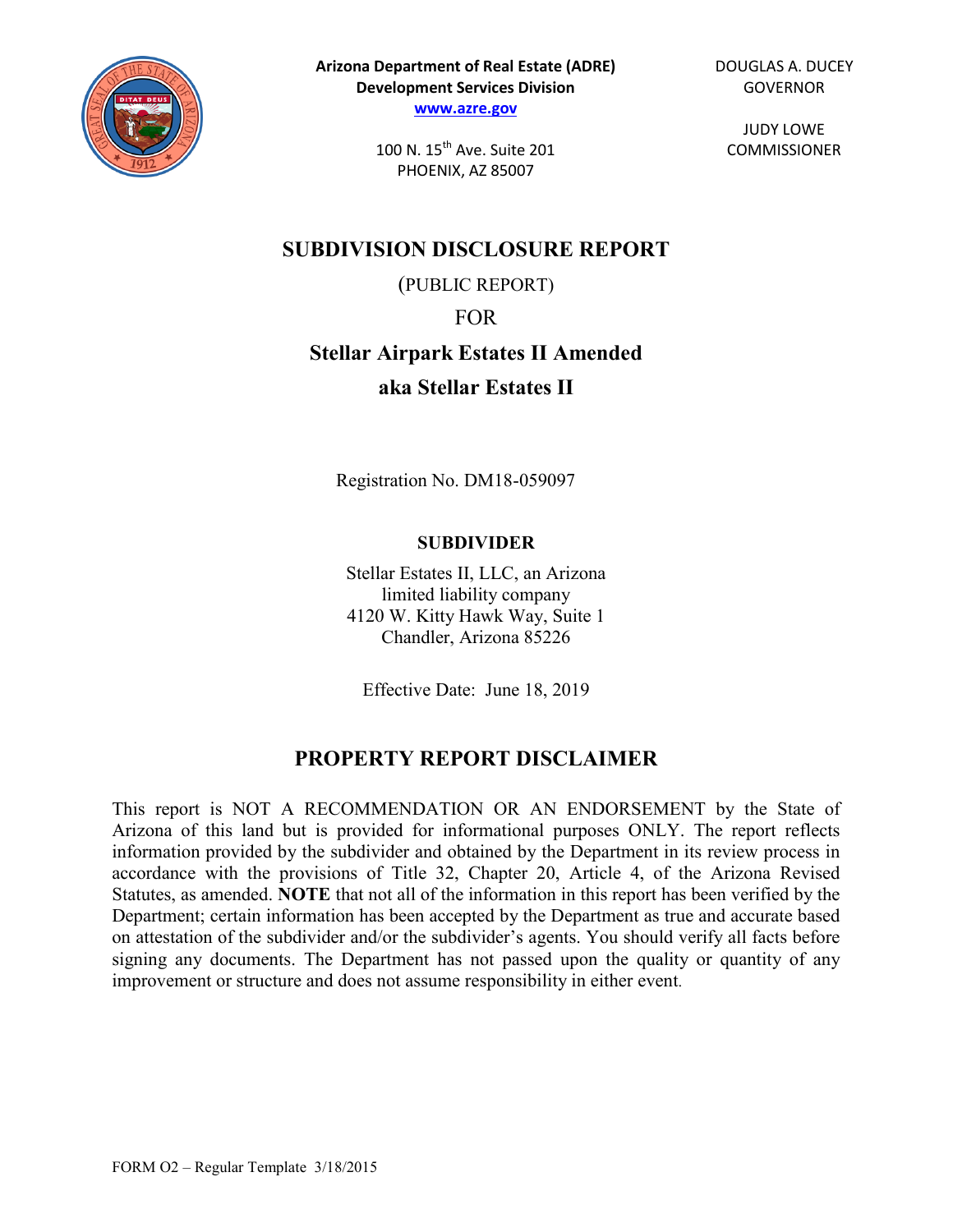# **Contents**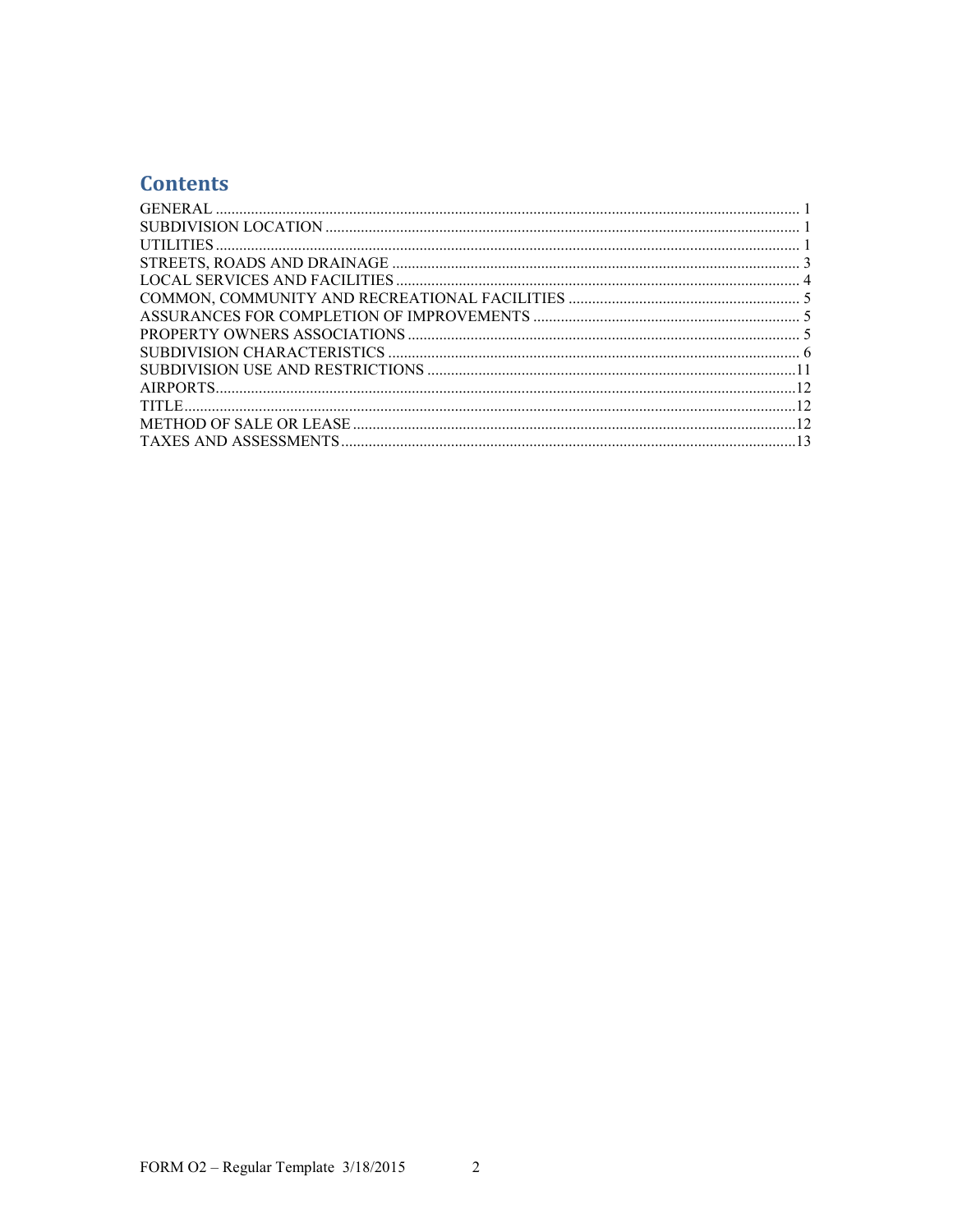### **THE ARIZONA DEPARTMENT OF REAL ESTATE**

#### **REQUIRES THAT:**

- 1. You BE GIVEN this public report;
- 2. YOU SIGN A RECEIPT indicating that you received this report;

#### **RECOMMENDS:**

- 1. You DO NOT SIGN ANY AGREEMENT before you have read this report;
- 2. You see the EXACT PROPERTY you are interested in BEFORE SIGNING any document for lease or purchase.

#### **ARIZONA LAW STATES:**

- 1. THE SALE OR LEASE OF SUBDIVIDED LANDS PRIOR TO ISSUANCE OF THIS REPORT OR FAILURE TO DELIVER THIS REPORT TO YOU SHALL RENDER THE SALE OR LEASE RESCINDABLE BY YOU. ACTION TO RESCIND MUST BE BROUGHT WITHIN 3 YEARS FROM DATE OF EXECUTION OF PURCHASE AGREEMENT.
- 2. CONTRACTS OR AGREEMENTS FOR THE PURCHASE OF AN UNIMPROVED LOT (WITHOUT A BUILDING)\* MAY BE RESCINDED BY YOU WITHOUT CAUSE BY SENDING OR DELIVERING WRITTEN NOTICE OF RESCISSION BY MIDNIGHT OF THE SEVENTH CALENDAR DAY FOLLOWING THE SIGNING.
- 3. IF YOU HAVE SIGNED A PURCHASE AGREEMENT FOR THE PURCHASE OF AN UNIMPROVED LOT (WITHOUT A BUILDING)\* PRIOR TO INSPECTING THE LOT, YOU HAVE SIX MONTHS TO INSPECT AND UPON INSPECTION MAY RESCIND THE PURCHASE AGREEMENT.

\*A contract or agreement for purchase of a lot which includes a building or obligates the seller to complete construction of a building within two years from the contract date does not constitute the purchase of an unimproved lot. Therefore, if your purchase includes a lot and a building or a building to be built, you are not entitled to the rescission rights described in paragraphs 2 and 3.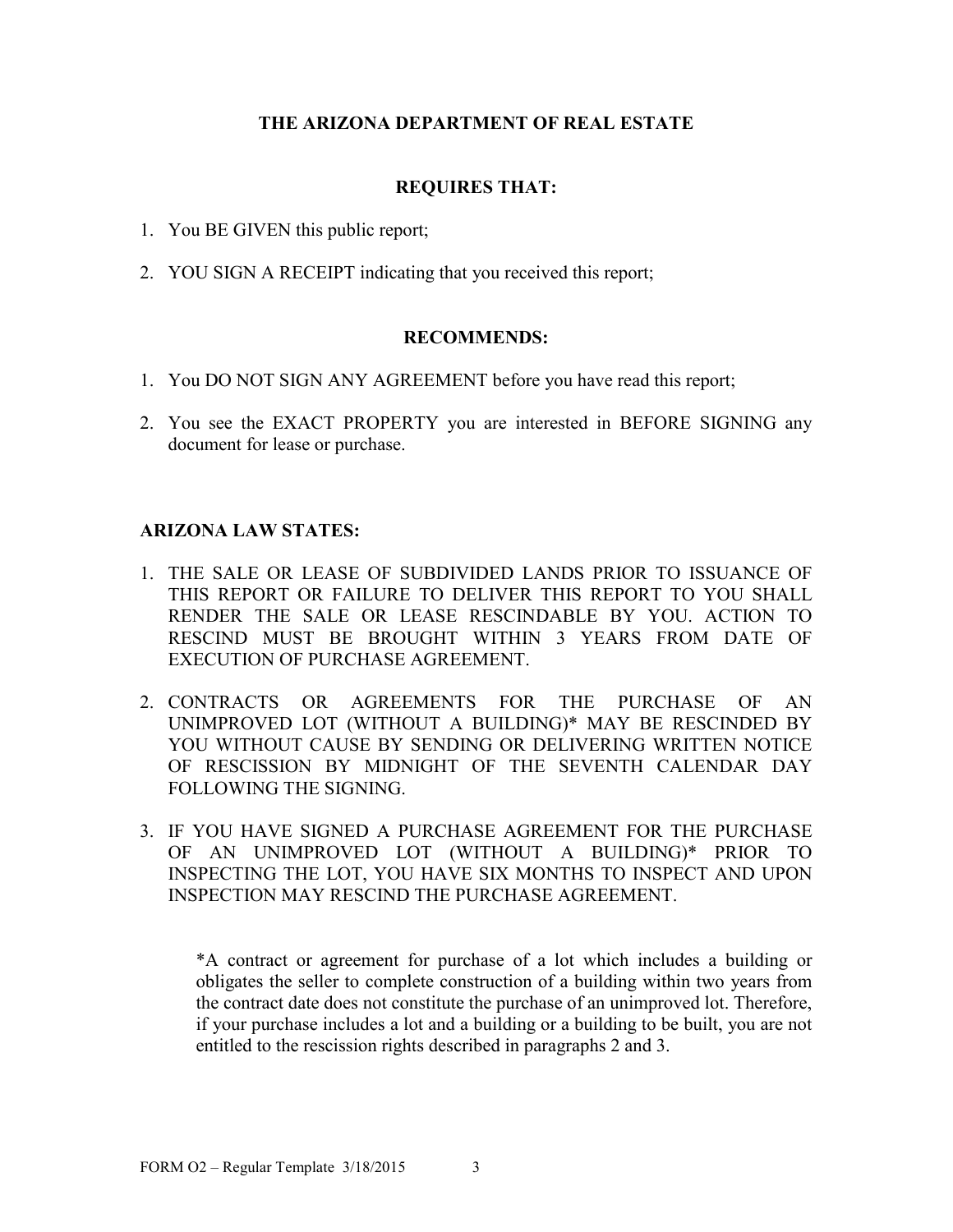## **GENERAL**

<span id="page-3-0"></span>**This report includes:** Lots 1 through 14, inclusive.

**The map of this subdivision** is recorded in Book 1309 of Maps, page 16, records of Maricopa County, Arizona.

The subdivision is approximately 10.0901 acres in size. It has been divided into 14 Lots and 4 Tracts (Tracts AA through DD, inclusive). Lot boundaries will be staked with metal rebar prior to closing.

**YOU ARE ADVISED TO OBTAIN A COPY OF THE RECORDED MAP AND CORRECTION DOCUMENTS, IF ANY, AND NOTE ALL EASEMENTS, RESTRICTIONS AND STATEMENTS CONTAINED THEREIN.**

# **SUBDIVISION LOCATION**

<span id="page-3-2"></span>**Location**: The subdivision is located on the southeast corner of Chandler Boulevard and Galaxy Drive, within the City of Chandler, Maricopa County, Arizona.

# <span id="page-3-1"></span>**UTILITIES**

**Electricity**: Salt River Project, (602) 236-8888; [www.srpnet.com.](http://www.srpnet.com/) Facilities are complete to the lot lines. Cost to complete facilities from lot line to dwelling is included in the purchase price. Costs to purchasers include an application fee of \$30.00 plus tax. A deposit may be required depending on credit history. Once service is established, direct user charges will apply. Fees and/or deposits are subject to change; please contact the utility company for further details.

**Telephone**: Cox Communications, (623) 594-1000 or (866) 867-7644, website: [www.cox.com.](http://www.cox.com/) Facilities are complete to the lot lines. Cost to complete facilities from lot line to dwelling is included in the purchase price. Purchaser's cost to receive service may include a one-time installation fee of \$75.00 and a credit check and/or deposit may be required. Purchasers should check with Cox Communications for additional information regarding types of services available as well as installation fees and monthly costs associated with that service. Once service is established, direct user charges will apply. Fees and/or deposits are subject to change; please contact the utility company for further details.

**NOTE: IT IS POSSIBLE THAT YOU MAY NOT HAVE TELEPHONE SERVICE AT**  PURCHASER IS ADVISED TO CONTACT THEIR **SERVICE PROVIDER TO DETERMINE THE STATUS OF TELEPHONE SERVICE. YOU MAY ALSO WANT TO CONSIDER TEMPORARY ALTERNATIVES, I.E., A CELLULAR TELEPHONE.**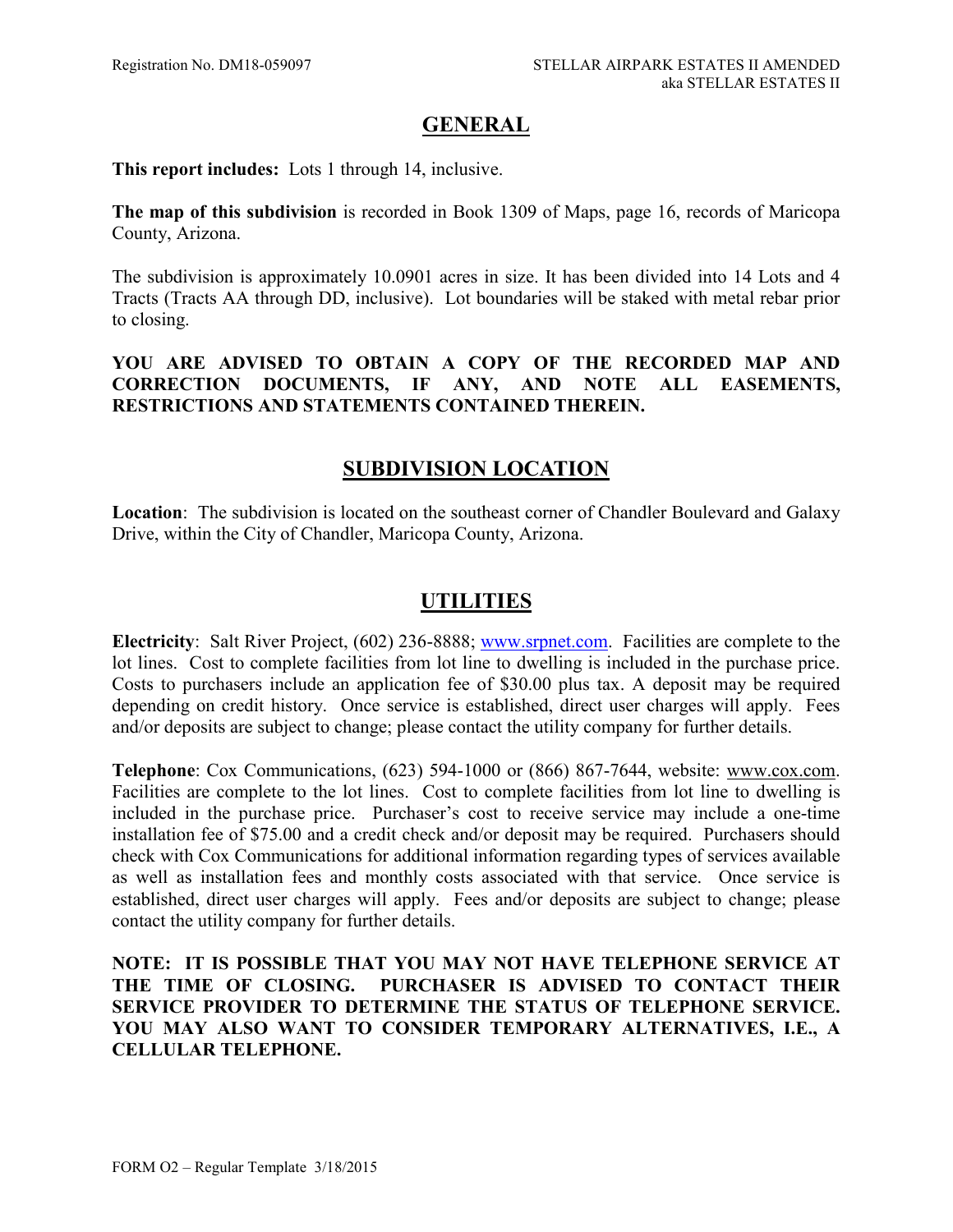**Cable:** Cox Communications, (623) 594-1000 or (866) 867-7644, website: [www.cox.com.](http://www.cox.com/) Facilities are complete to the lot lines. Cost to complete facilities from lot line to dwelling is included in the purchase price. Purchaser's cost to receive service may include a one-time installation fee of \$75.00 and a credit check and/or deposit may be required. Purchasers should check with Cox Communications for additional information regarding types of services available as well as installation fees and monthly costs associated with that service. Once service is established, direct user charges will apply. Fees and/or deposits are subject to change; please contact the utility company for further details.

### **NOTE: IT IS POSSIBLE THAT YOU MAY NOT HAVE CABLE SERVICE AT THE TIME OF CLOSING. YOU ARE ADVISED TO CONTACT YOUR SERVICE PROVIDER TO DETERMINE THE STATUS OF CABLE SERVICE. YOU MAY ALSO WANT TO CONSIDER TEMPORARY ALTERNATIVES, I.E., A SATELLITE ANTENNA.**

**Internet or Fiber Optic:** Cox Communications, (623) 594-1000 or (866) 867-7644, website: [www.cox.com.](http://www.cox.com/) Facilities are complete to the lot lines. Cost to complete facilities from lot line to dwelling is included in the purchase price. Purchaser's cost to receive service may include a one-time installation fee of \$75.00 and a credit check and/or deposit may be required. Purchasers should check with Cox Communications for additional information regarding types of services available as well as installation fees and monthly costs associated with that service. Once service is established, direct user charges will apply. Fees and/or deposits are subject to change; please contact the utility company for further details.

### **NOTE: IT IS POSSIBLE THAT YOU MAY NOT HAVE INTERNET SERVICE AT THE TIME OF CLOSING. YOU ARE ADVISED TO CONTACT YOUR SERVICE PROVIDER TO DETERMINE THE STATUS OF INTERNET SERVICE. YOU MAY ALSO WANT TO CONSIDER TEMPORARY ALTERNATIVES, I.E., A SATELLITE ANTENNA.**

**Natural Gas**: Southwest Gas Corporation, (877) 860-6020, website: [www.swgas.com.](http://www.swgas.com/) Facilities are complete to the lot lines. Cost to complete facilities from lot line to dwelling is included in the purchase price. Purchaser's cost to receive service include a service establishment charge of \$35.00 (expedited \$50.00, if available), plus tax. A deposit may be required. Once service is established, direct user charges will apply. Fees and/or deposits are subject to change, please contact utility company for further details.

Water: City of Chandler, (480) 782-2280, website: [www.chandleraz.gov.](http://www.chandleraz.gov/) Facilities are complete to the lot lines. Cost to complete facilities from lot line to dwelling is included in the purchase price. Costs to purchasers include an administrative fee of \$15.00, plus tax, to establish a utility account, a monthly base charge (varies by meter size) along with a Monthly Volume Charge (based on consumption). Once service is established, direct user charges will apply. Fees are subject to change; please contact utility company for further details.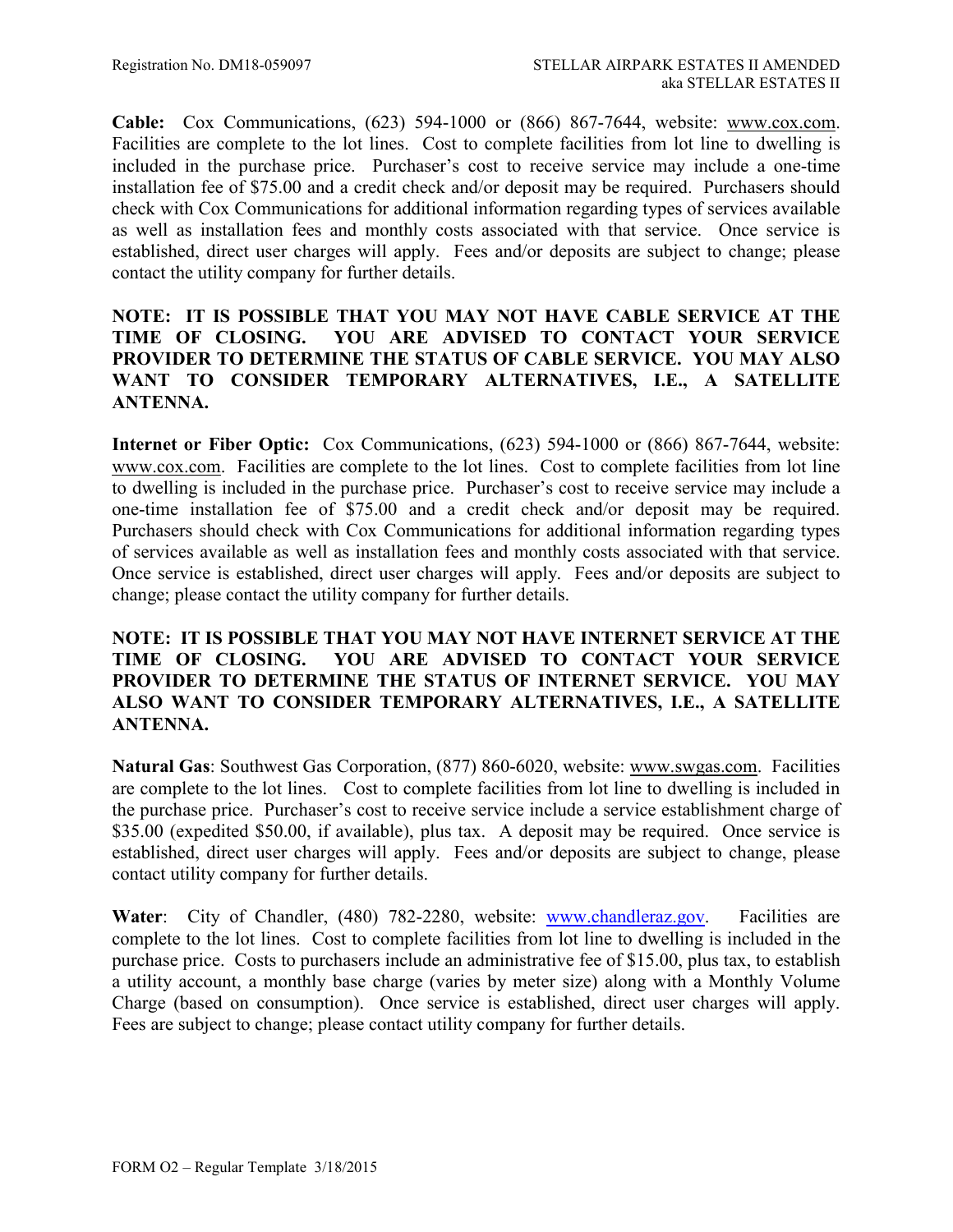**Sewage Disposal**: City of Chandler, (480) 782-2280, website: [www.chandleraz.gov.](http://www.chandleraz.gov/) Facilities are complete to the lot lines. Cost to complete facilities from lot line to dwelling is included in the purchase price. Costs to purchasers are included in the water activation charge. Once service is established, direct user charges will apply. Fees are subject to change; please contact utility company for further details.

**Garbage Services**: City of Chandler, (480) 782-2280, website: [www.chandleraz.gov.](http://www.chandleraz.gov/) Costs to purchasers are included in the water activation charge. Once service is established, direct user charges will apply. Fees are subject to change; please contact utility company for further details.

## **PURCHASERS ARE ADVISED TO CONTACT THE ABOVE LISTED PROVIDERS REGARDING EXTENSION RULES, REGULATIONS, SERVICE CONNECTIONS, INSTALLATION CHARGES, ACCOUNT SET-UP FEES AND THE COSTS INVOLVED. COSTS ARE SUBJECT TO CHANGE BY THE SERVICE PROVIDERS.**

# **STREETS, ROADS AND DRAINAGE**

<span id="page-5-0"></span>**Access to the Subdivision**: The asphalt-paved public streets have been completed to the minimum standards of the City of Chandler which have been accepted by the City for maintenance. Costs to purchasers for maintenance will be included in the property taxes.

**Access within the Subdivision**: The asphalt-paved private streets have been completed to the minimum standards of the City of Chandler, which have been accepted by the Homeowners Association for maintenance. Costs to purchasers for maintenance will be included in the Homeowners Association assessments.

**Street Lights**: The street light facilities are complete. Costs to purchasers to receive this service are included in the Homeowners Association assessments.

**Flood and Drainage**: The typical street drainage, retention and drainage tracts have been completed, which have been accepted by the Homeowners Association for maintenance. Cost to purchasers is included in the Homeowners Association assessments.

**Arizona State Trust Land:** The Arizona State Land Department administers over 9.3 million acres of State Trust Land. This is not public land. Trust land may be subject to future development and may not be preserved or saved for open space without compensation.

A person must have prior approval to use State Trust Land. Temporary recreational use is allowed with certain restrictions and conditions through purchase of a recreational permit. Use of State Trust Land without proper approval is a trespass.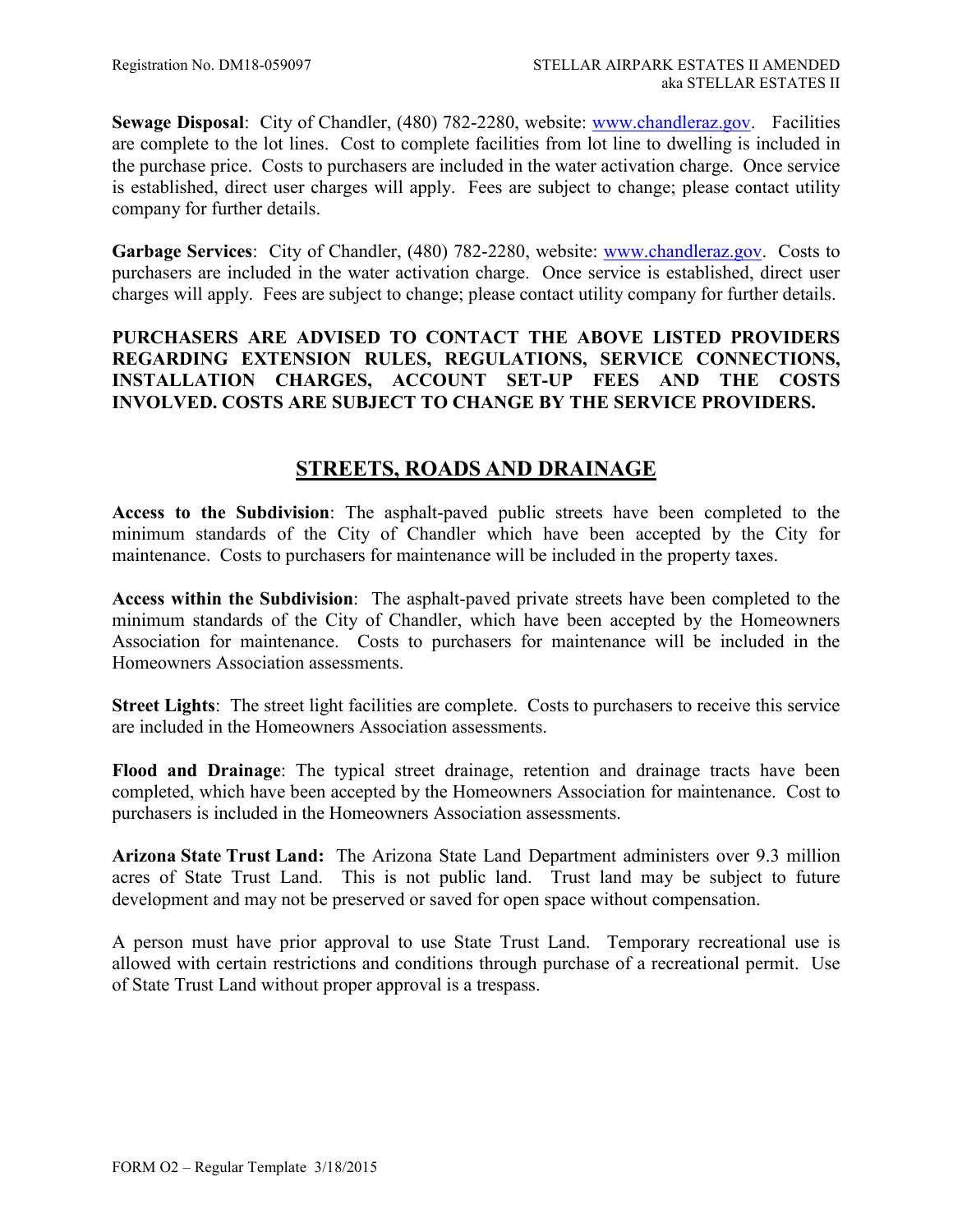MANY ROADS ON RURAL TRUST LANDS ARE NOT LEGAL TRAVEL ROUTES, EXCEPT FOR STATE LESSEES AND HUNTERS, AND DO NOT PROVIDE LEGAL ACCESS TO PRIVATE LAND. STATE TRUST LAND MAY BE SOLD OR LEASED FOR USES WHICH MAY EXCLUDE RECREATION. RECREATION IS A TEMPORARY USE THAT MAY BE TERMINATED AT ANY TIME.

<span id="page-6-0"></span>For additional information, visit the State Land Department web page at [www.azland.gov,](http://www.azland.gov/) or call (602) 542-4631.

# **LOCAL SERVICES AND FACILITIES**

#### **Schools**:

**Elementary** Kyrene de la Paloma Elementary School  $(K - 5)$ , 5000 W. Whitten Street, Chandler, Arizona 85226, (480) 541-5000, approximately 1 mile southwest of the subdivision.

**Middle School** Kyrene del Pueblo Middle School (6 – 8), 360 S. Twelve Oaks Boulevard, Chandler, Arizona 85226, (480) 541-6800, approximately ¾ mile southwest of the subdivision.

**High School** Corona del Sol High School, (9-12), 1001 E. Knox Road, Tempe, Arizona 85284, (480) 752-8888, approximately 1  $\frac{1}{2}$  miles northwest of the subdivision.

School bus transportation will only be provided to students residing outside the schools designated walking distance. Purchasers should contact the schools to determine the availability of school bus transportation.

**NOTE: School boundaries, assignments and school bus transportation are subject to change. Prospective purchasers should contact the Kyrene School District at (480) 541- 1000 or visit their website at [www.kyrene.org](http://www.kyrene.org/) and Tempe Union High School District at (480) 839-0292 or visit their website at [www.tempeunion.org](http://www.tempeunion.org/) for verification of schools. Additional information regarding schools and districts can be found at the following websites: [www.greatschools.net](http://www.greatschools.net/) and [www.sfb.state.az.us.](http://www.sfb.state.az.us/)**

**Shopping Facilities**: Walmart Supercenter, 3460 W. Chandler Boulevard, Chandler, Arizona, approximately ¾ miles northeast of the subdivision. Fry's Food Store, 4949 W. Ray Road, Chandler, Arizona, approximately 1 mile northwest of the subdivision.

**Public Transportation**: Valley Metro Transit closest bus stop is located at the Chandler Boulevard and Desert Breeze Boulevard, adjacent to the northwest of the subdivision.

NOTE: Bus routes and schedules are subject to change. For additional information, please contact the Valley Metro Transit System at (602) 253-5000, or visit the website at [www.valleymetro.org.](http://www.valleymetro.org/)

**Medical Facilities**: Chandler Regional Hospital, 1955 W. Frye Road, Chandler, Arizona, approximately 2 ½ miles southeast of the subdivision.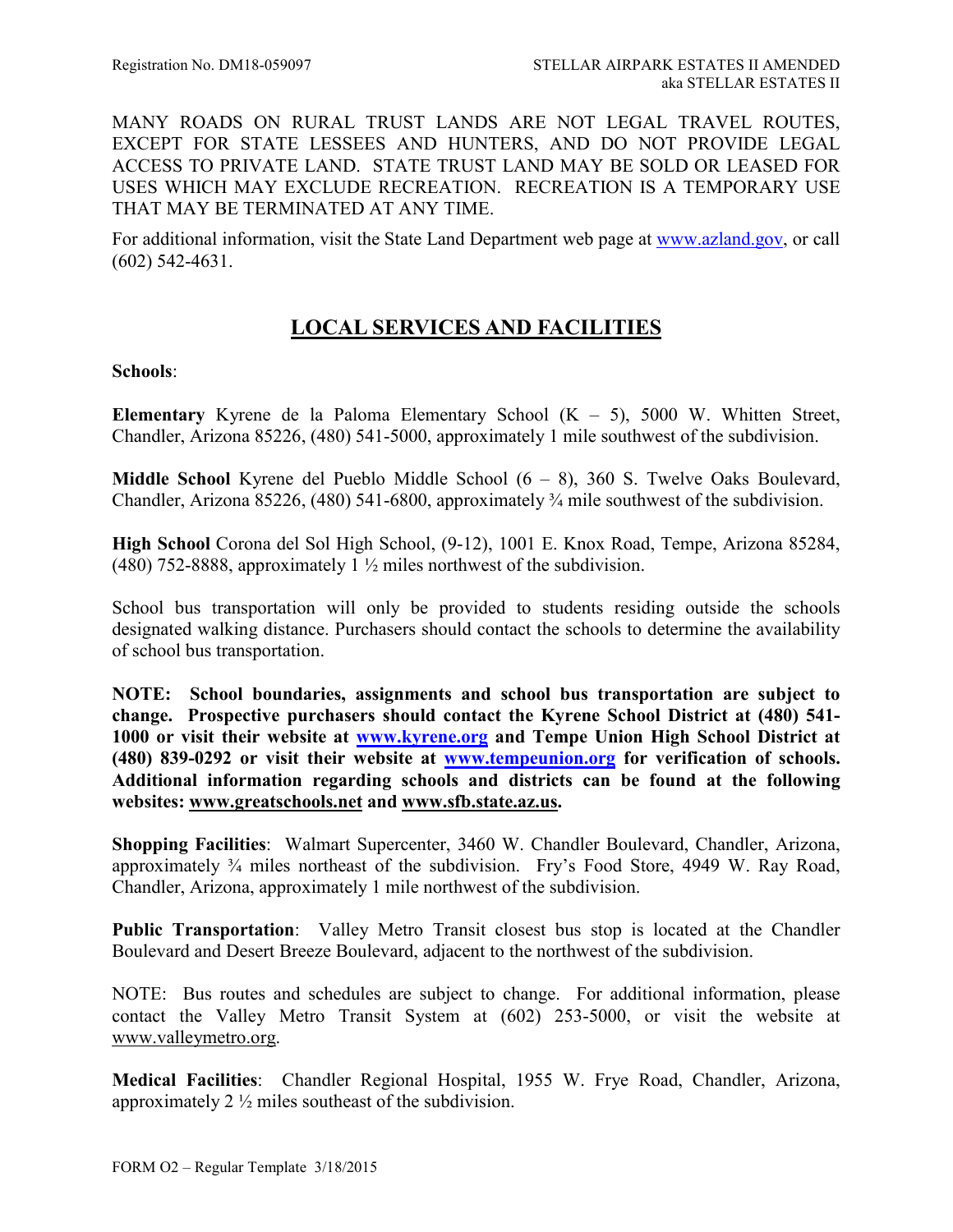Fire Protection: Provided by the City of Chandler Fire Department with costs to purchasers included in the property taxes.

**Ambulance Service**: Ambulance service is available by calling 911.

**Police Services**: Provided by the City of Chandler Police Department.

### **LOCATIONS AND COSTS OF THE ABOVE SERVICES AND FACILITIES MAY CHANGE. YOU SHOULD VERIFY THEIR CURRENT LOCATIONS AND COSTS PRIOR TO PURCHASE.**

## <span id="page-7-0"></span>**COMMON, COMMUNITY AND RECREATIONAL FACILITIES**

**Within the Subdivision**: The taxiways, gates and landscaping are complete and are being maintained by the Homeowners Association. Costs to purchasers for maintenance are included in the Homeowners Association assessments.

## **ASSURANCES FOR COMPLETION OF IMPROVEMENTS**

<span id="page-7-1"></span>**Assurances for Completion of Subdivision Facilities:** Subdivider advises that all subdivision improvements have been completed.

**Assurances for Maintenance of Subdivision Facilities**: CC&Rs provide for the Homeowners Association to maintain all common areas and private streets. Utility companies to maintain their respective utilities. The City of Chandler to maintain public streets, public water and public sewer system.

## **PROPERTY OWNERS ASSOCIATIONS**

<span id="page-7-2"></span>**Name and Assessments**: Stellar Airpark Estates II Homeowners Association. Purchasers will be required to pay assessments in the amount of approximately \$305.00 per month.

Stellar Runway Utilizers Association. Purchasers will be required to pay assessments in the amount of approximately \$130.00 per month.

**Control of Association**: Control of the Association will be turned over to Lot Purchasers on the first of the following events: (a) One Hundred and Twenty (120) days after the date when the total votes outstanding in the Class A Memberships exceeds the total votes outstanding in the Class B Memberships; or (b) When the Declarant notifies the Association in writing that it relinquishes its Class B Membership.

**Title to Common Areas**: Title to common areas has been transferred to the Association.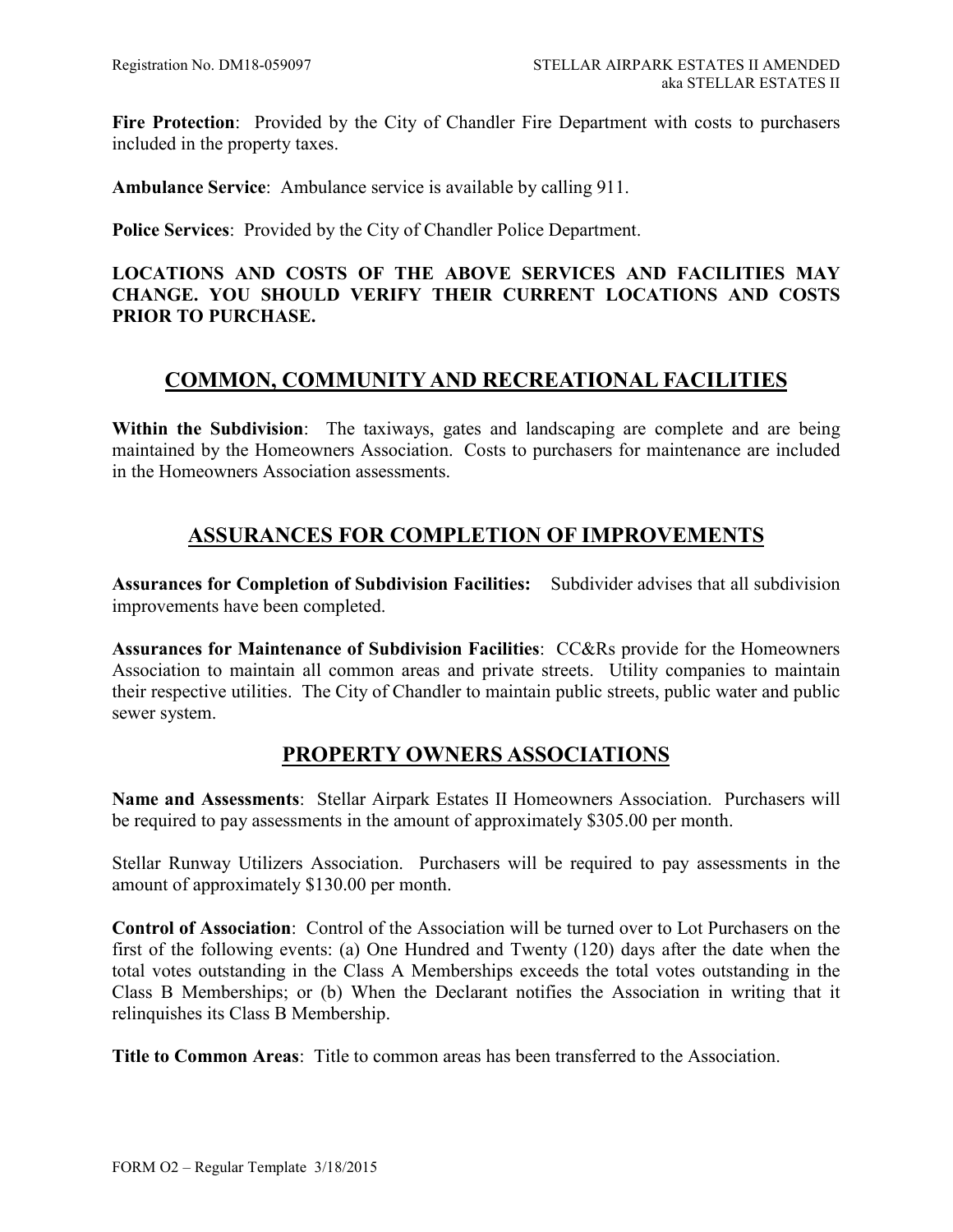**Membership**: All property owners will be members of the Association.

### **PAYMENTS TO PROPERTY OWNERS ASSOCIATIONS ARE SUBJECT TO CHANGE IN ACCORDANCE WITH RECORDED RESTRICTIONS. SAID ASSOCIATION MAY ALSO IMPOSE SPECIAL ASSESSMENTS.**

## **SUBDIVISION CHARACTERISTICS**

<span id="page-8-0"></span>**Topography:** Land is flat.

**Flooding and Drainage:** This subdivision is not subject to known flooding or drainage problems. In his letter dated February 1, 2017, Troy Peterson, PE, Principal, of Bowman Consulting Group, has cited, in part:

"This is to certify to the best of our knowledge that Stellar Airpark Estates II, Amended, a subdivision in a portion of Section 35, Township 1 South, Range 4 East in Maricopa County, Arizona, as recorded in Book 1309, Page 16, lies within Zone "X" area per the Federal Emergency Management Map Number 04013C2720L, Panel Number 2720 of 4425 Flood Insurance Rate Maps for Maricopa County dated October 16, 2013. Zone "X" of the FEMA map is defined as:

Zone "X": Areas of 0.2% annual chance flood; areas of 1% annual chance flood with average depths of less than 1 foot or with drainage areas less than 1 square miles; and areas protected by levees from 1% annual chance flood.

(Note: The 0.2% annual chance flood is referred to as the 500-year storm event and the 1% annual chance flood is referred to as the 100-year storm event.)

According to the National Flood Insurance Policy, flood insurance will not be required for homes built on this property."

**Soils:** Subdivider advises that the soils have a low potential for expansion.In his letter, dated February 26, 2018, Delbert A. Rapier, M.S.E., P.E., of ProTeX-the PT Xperts, LLC, has cited, in part:

"ProTeX was contracted by Forte Homes to provide general information with respect to the engineering characteristics of onsite soils and provide recommendations for foundations and pad preparation for the non-built finished lots located within the development referred to as Stellar Airpark Estates II - 14 Lots located at Galaxy Drive and Chandler Boulevard in Chandler, Arizona.

This firm understands the proposed development will consist of one or two story residential structures imposing relatively light to moderate foundation loads.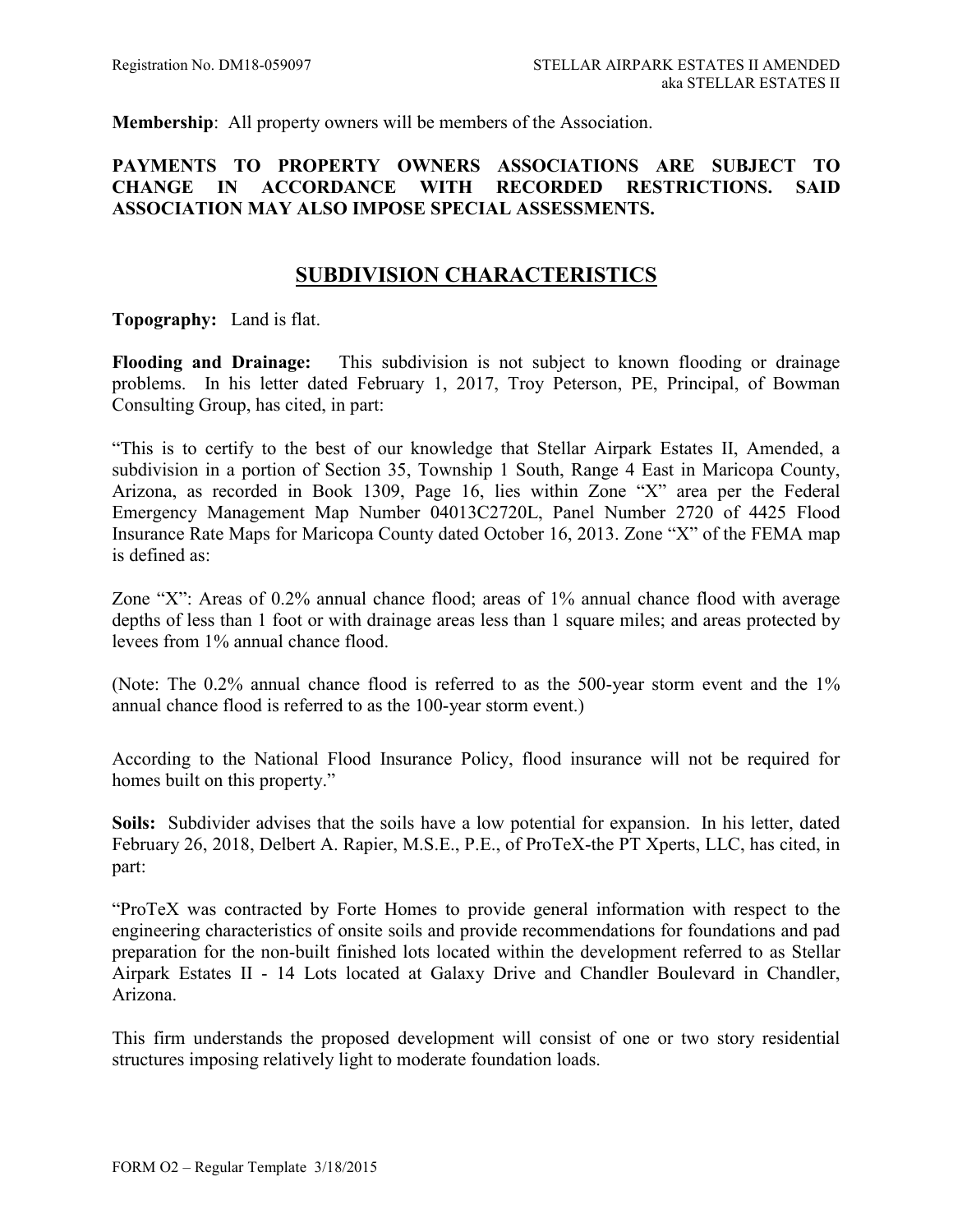Field investigation and laboratory testing indicated that the site consists of mainly non-plastic to very high plasticity silty sand, silty clayey sand, sandy clay and sandy fat clay soils with various amounts of gravel. The expansion potential for site soils when foundation bearing soils are exposed to a moisture increase is very low for the surface soils to a depth of approximately 8 feet. Below 8 feet the soils have a low potential for expansion. All lots are subject to very low expansive soils and post-tensioned or conventional slab/foundation systems are recommended.

Settlements at the site are anticipated to be within accepted tolerances provided that pad preparation is performed as specified and no significant changes in moisture content of foundation/floor slab occurs and proper drainage and irrigation control are maintained. Drainage should be maintained to direct roof run off away from the structure and off the lot for the life of the project. In no case, should long-term ponding be allowed near structures. Proper design and placement of yard vegetation and irrigation systems should be used so that structural foundation slab bearing soils are not exposed to moisture content fluctuations.

The site is located within an area of regional groundwater withdrawal; however, based on the Earth fissure Maps provided by the Arizona Geological Survey there is no indication of earth fissures on site or within approximately 10 miles of the site.

Based on the findings of the soils investigation, the site is considered suitable to construct single family residential structures imposing relatively light to moderate foundation loads provided floor and foundation systems are properly designed, soils properly conditioned as specified and proper maintenance of drainage and irrigation systems. All parties should be aware that the site soils are clayey and have a potential for expansion. Fluctuation in moisture content of foundation bearing soils may result in slight movements that may result in cosmetic distress."

## **Adjacent Lands and Vicinity:**

| North: | AG-1 and PAD  |
|--------|---------------|
| South: | SF-8.5        |
| East:  | $L_1$         |
| West:  | <b>SF-8.5</b> |

**NOTE: The information regarding zoning is current as of the date of this Public Report. Owners of the adjacent land described above may seek to rezone their property, may seek zoning variances for their property or may modify their site plan within existing zoning. Consequently, no assurance can be given that the zoning or uses for the adjacent lands will not change from that described above. Purchasers should contact the Maricopa County Planning & Development Department at (602) 506-3301 or City of Chandler at (480) 782- 3000 for up-to-date information.**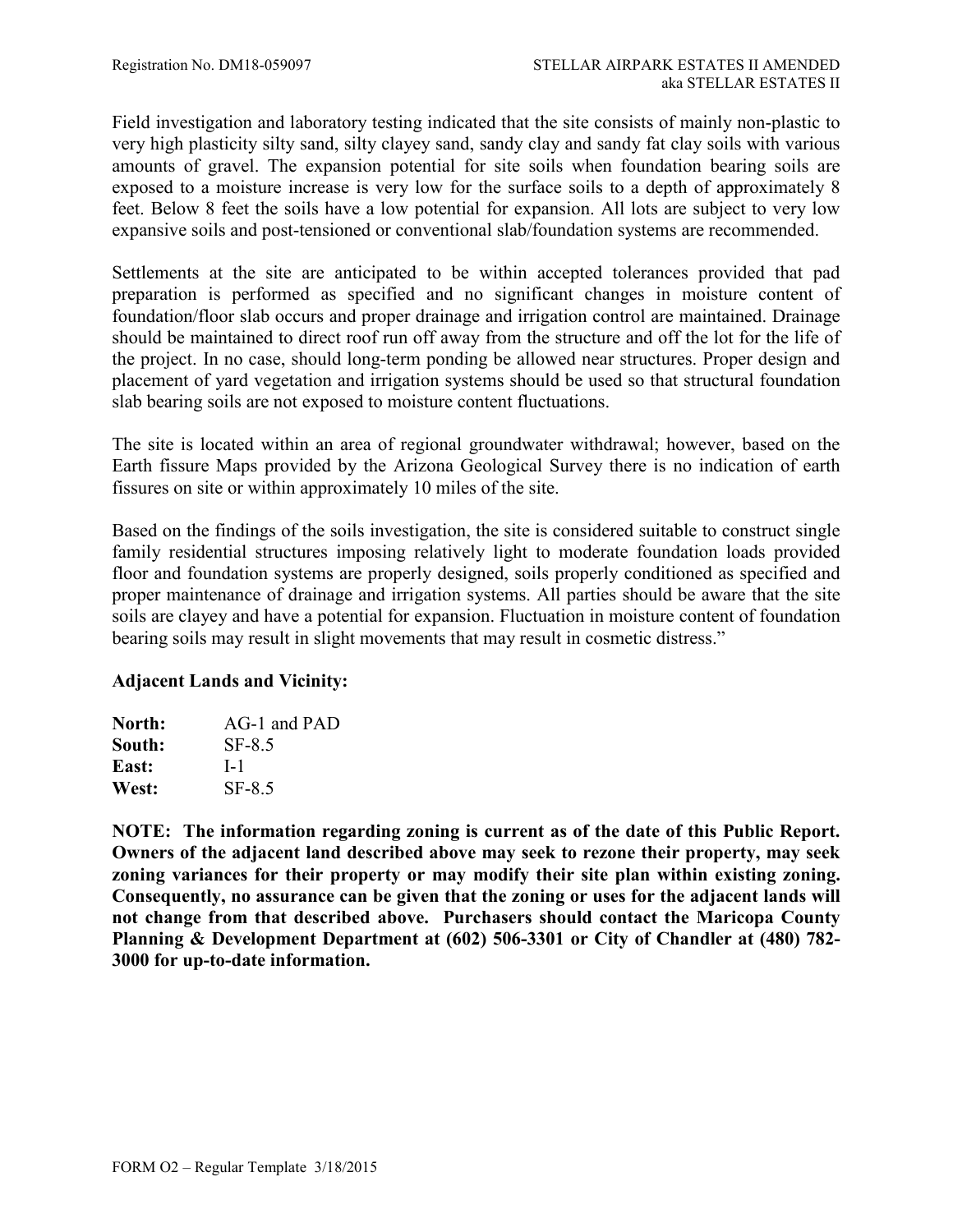#### **North:**

- Fire Station, adjacent
- Law Enforcement Buildings, approximately  $\frac{1}{4}$  mile
- Desert Breeze Park, approximately  $\frac{1}{4}$  mile

### **Northeast:**

- University of Phoenix-Chandler Learning Center, approximately  $1\frac{1}{2}$  miles
- Price Freeway (101), approximately  $1\frac{1}{2}$  miles
- ASU Research Park, approximately  $2\frac{1}{4}$  miles

## **East:**

- Stellar Airpark, adjacent
- Chandler Fashion Center, approximately  $\frac{3}{4}$  mile
- Price Freeway (101), approximately  $1\frac{1}{4}$  miles

### **Southeast:**

- Stellar Airpark, adjacent
- Chandler Fashion Center, approximately <sup>3</sup>/4 mile
- Kinder Morgan Pipeline, approximately 1 mile
- Gila River Indian Community, approximately 1 mile
- Chandler Fashion Center Transit Center, approximately 1 mile
- Santan Freeway (202), approximately 1 mile
- Price Freeway (101), approximately  $1\frac{1}{4}$  miles
- Fire Station, approximately  $1\frac{3}{4}$  miles

#### **South:**

- Kinder Morgan Pipeline, approximately <sup>3</sup>/4 mile
- Santan Freeway (202), approximately  $\frac{3}{4}$  mile
- Gila River Indian Community, approximately <sup>3</sup>/4 mile

#### **Southwest:**

- Kinder Morgan Pipeline, approximately 1 mile
- Santan Freeway (202), approximately 1 mile
- Gila River Indian Community, approximately 1 mile
- Lone Butte Gila River Casino, approximately 1 <sup>3</sup>/<sub>4</sub> miles
- Maricopa Freeway (10), approximately 3 miles

#### **West:**

- Canal, approximately  $1\frac{3}{4}$  miles
- Union Pacific Railroad, approximately  $2\frac{1}{4}$  miles
- Maricopa Freeway (10), approximately 3 miles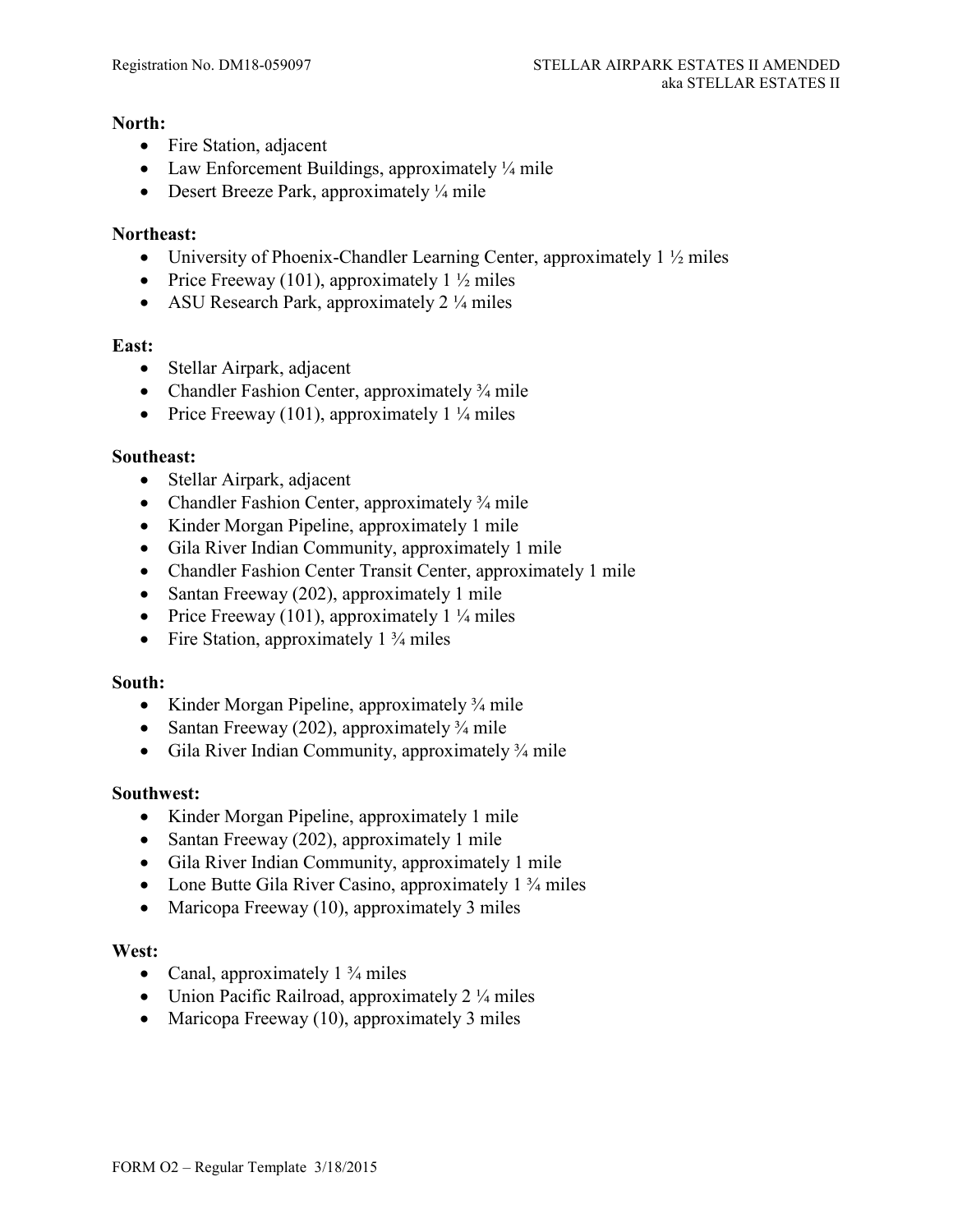### **Northwest:**

- Canal, approximately  $1\frac{1}{4}$  miles
- Library, approximately  $1\frac{1}{4}$  miles
- Kyrene Canal, approximately  $2\frac{1}{4}$  miles
- Union Pacific Railroad, approximately  $2\frac{1}{2}$  miles
- Tempe Sports Complex, approximately  $2\frac{3}{4}$  miles
- Valley Metro Park-and-Ride, approximately  $2\frac{3}{4}$  miles
- Arizona Cardinals Headquarters & Training Facility, approximately  $2\frac{3}{4}$  miles
- Chandler Pavilions, approximately 3 miles

**Stellar Airpark:** Stellar Airpark is located at 4143 W. Jupiter Way, Chandler, Arizona 85226. Stellar Airpark is a privately owned, public use airport. For further information, contact Stellar Airpark at (480) 295-2683 or visit their website at [www.stellarairpark.org.](http://www.stellarairpark.org/)

Fire Station: Due to the proximity of fire stations, this subdivision may experience an increased amount of noise, and other effects associated with this type of facility that may be of concern to some individuals.

**Bodies of Water:** Purchaser is advised that canals, creeks, channels, rivers, floodways, manmade lakes, levees, washes, and wells may be hazardous to unsupervised children and adults. Purchasers are advised to independently investigate this matter. For further information, please contact the Flood Control District of Maricopa County at (602) 506-1501 or visit their website at [www.fcd.maricopa.gov.](http://www.fcd.maricopa.gov/)

**Union Pacific Railroad:**Due to the proximity of the Union Pacific Railroad tracks, lot owners may experience traffic, vibrations, noise, dust, odors, train derailments, and other nuisances associated with these uses. These areas may also pose safety hazards to unsupervised children and adults. The railroad may operate 24 hours a day, 7 days per week. Union Pacific Railroad has advised there are no pre-determined hours of operation. Purchaser is encouraged to drive within the vicinity of the subdivision to determine whether additional items of concern may exist. For further information, contact Union Pacific Railroad at (602) 322-2530 or visit their website @ [www.up.com.](http://www.up.com/)

**Kinder Morgan Gas Pipelines:** Fuel pipelines, which are used for delivering refined petroleum products from Tucson to Phoenix, are located along the Pecos Road right-of-way. The pipeline is owned, operated and maintained by SFPP, L.P., and its principal Kinder Morgan Energy Partners, L.P. ("Kinder Morgan") and the installation, operation and maintenance of the pipelines are under the sole control of Kinder Morgan. For detailed information, prospective purchaser should contact Kinder Morgan at (713) 369-9000 or visit their website at [www.kindermorgan.com.](http://www.kindermorgan.com/)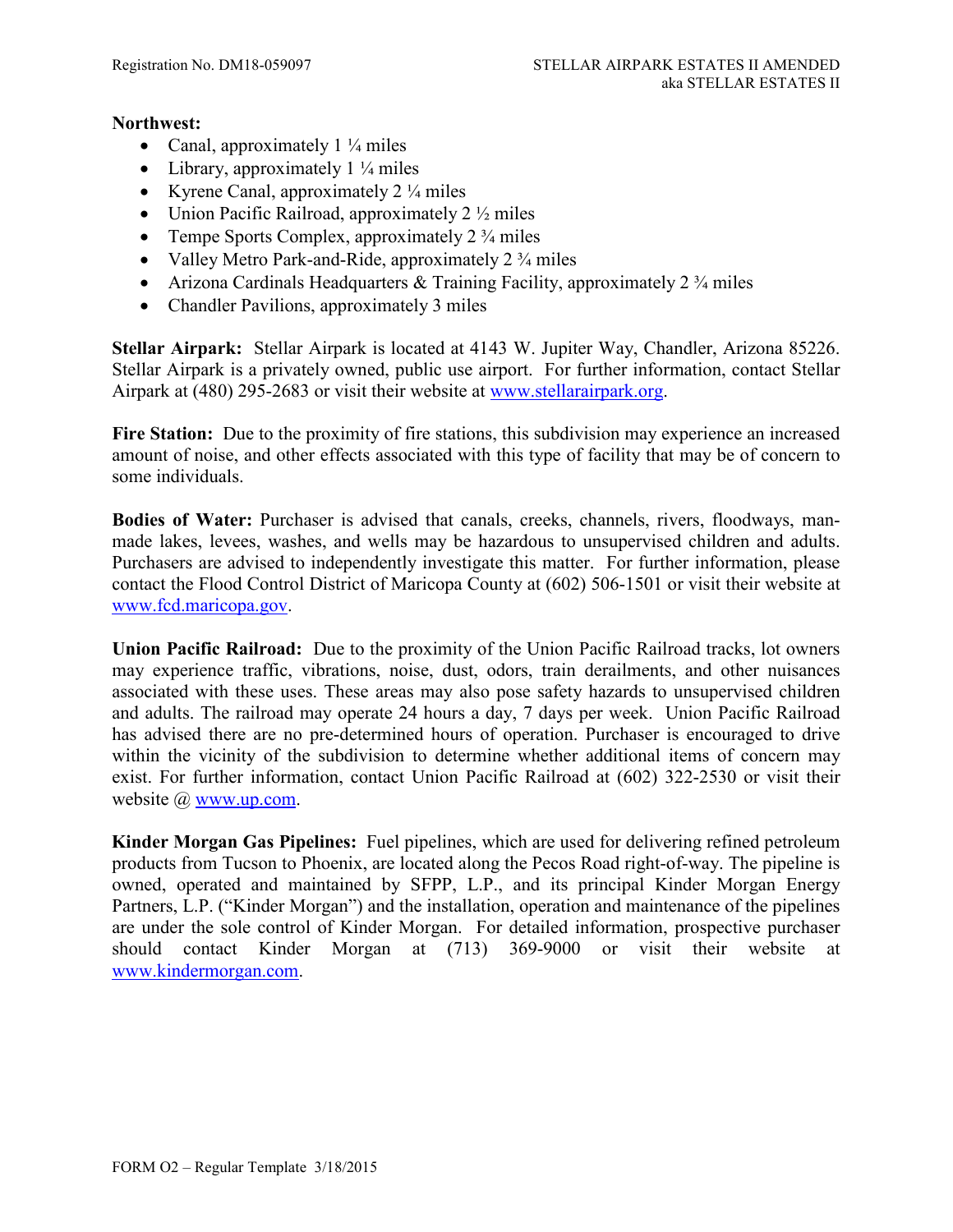**Southwest Gas Corporation**. As a result of natural gas facilities available to this subdivision, major natural gas lines in the vicinity of this community are necessary in order to service the surrounding areas. For further information regarding natural gas lines, purchasers should contact Southwest Gas Corporation at (877) 860-6020 or log onto their website at [www.swgas.com.](http://www.swgas.com/) Additional information may be obtained by contacting the Pipeline and Railroad Safety Department of the Arizona Corporation Commission at (602) 262-5601 or visit the Corporation Commission web site at [www.azcc.gov/divisions/safety.](http://www.azcc.gov/divisions/safety)

**Gila River Indian Community:** Subdivider makes no representation or warranty with respect to future land uses on the Gila River Indian Community nor as to any rights an adjacent property owner may have to protest or influence future land uses. Land use changes within the Gila River Indian Community are not subject to mandatory public notice and hearing requirements and procedures that are common in many municipalities. Please contact the Gila River Land Use Planning and Zoning Department at 291 W. Casa Blanca Road, Sacaton, Arizona 85247, (520) 562-6003, website: [www.gilariver.org.](http://www.gilariver.org/)

**THIS SUBDIVISION IS LOCATED WITHIN ONE MILE OF AN AMERICAN INDIAN RESERVATION. ACTIVITIES ON THE RESERVATION INCLUDE OR MAY INCLUDE OPEN RANGE, AGRICULTURAL OPERATIONS, AIRCRAFT OPERATIONS, INDUSTRIAL OPERATIONS AND DAIRY FARMS. A RESERVATION HAS ITS OWN LAWS GOVERNING THE LAND WITHIN ITS BOUNDARIES. THESE MAY INCLUDE TRESPASSING, DUMPING, ARCHAEOLOGY, HUNTING, FISHING, ETC. IN ADDITION, CERTAIN AREAS OF THE RESERVATION MAY BE NONPUBLIC-CLOSED AREAS WHICH REQUIRE SPECIAL PERMISSION TO ENTER. THOROUGHFARES AND ROADS ON THE RESERVATION MAY NOT BE AVAILABLE FOR PUBLIC USE.**

**Views**: Views and/or scenes that may be visible from particular portions of the community or any of its lots will change over time and may be wholly or partially obstructed as development activity continues and landscape matures. SUBDIVIDER MAKES NO REPRESENTATIONS OR WARRANTY REGARDING THE FUTURE PROTECTION OF VIEWS THAT MAY BE A FACTOR IN THE PURCHASER'S DECISION TO PURCHASE IN THIS COMMUNITY.

**Termites:** Prior to pouring finished floors, each home will be treated for termites with certain chemicals, as permitted by law. The termite protection warranty that is provided with the home does not guarantee that termite infestation will not occur during the warranty period. The chemicals dissipate over time and other events may occur that will require the home to be retreated. Certain actions to the home, such as excessive watering and landscaping around the foundation of the home, may void the warranty.

**Construction Traffic**: During the construction of additional roads, widening of existing roads, and construction of industrial, commercial and residential projects, additional vehicle traffic (including heavy construction vehicles), dust, noise (including construction noise in the early mornings), etc. may exist.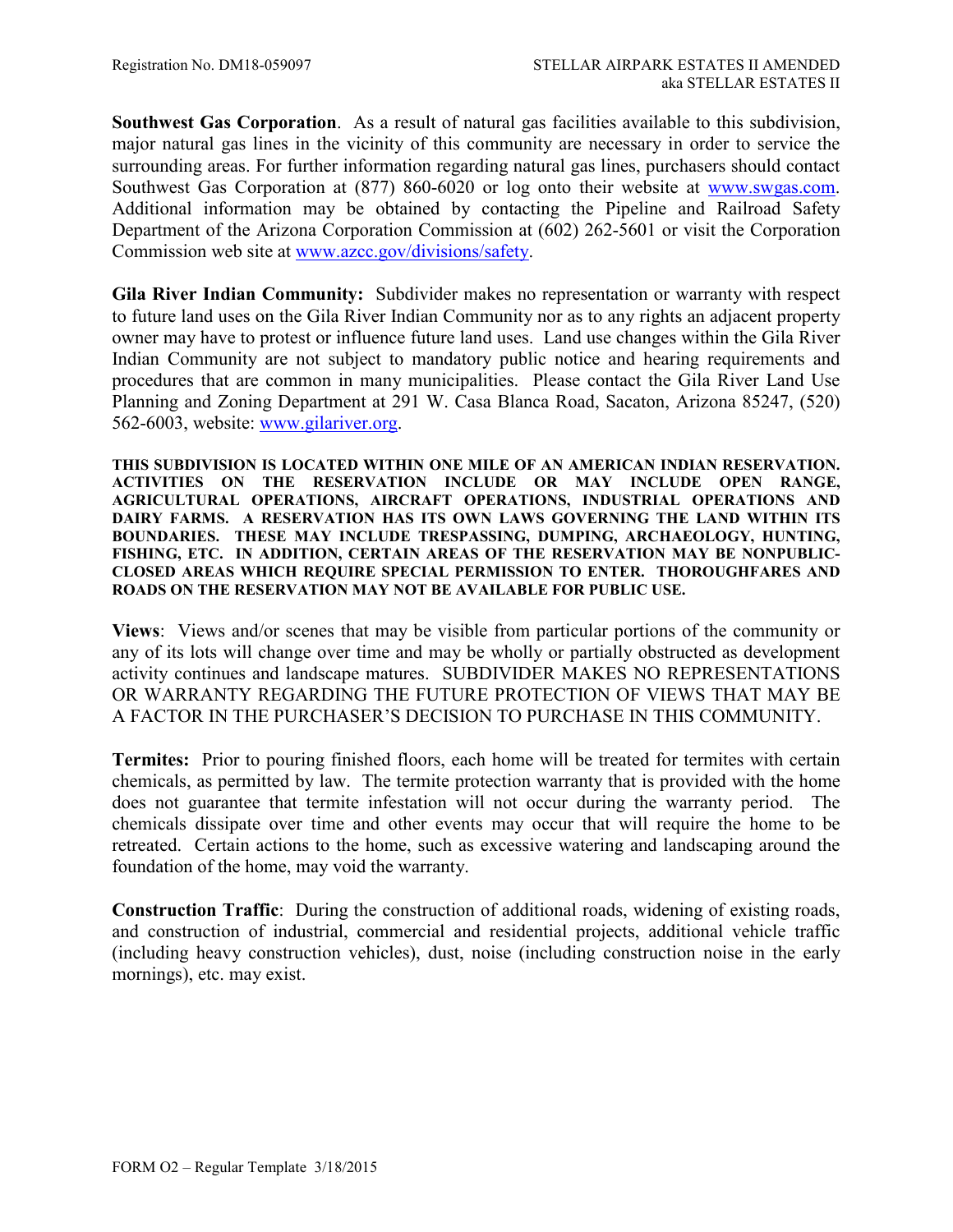**Scorpions and Other Pests:** Cockroaches, snakes, black widow spiders, scorpions and other pests and animals are common in parts of Arizona. Fortunately, most pests can be controlled with pesticides. Scorpions, on the other hand, may be difficult to eliminate. Purchasers with concerns should seek the advice of a pest control company. If these or any other creatures are a concern, purchaser may contact the Arizona Game and Fish Department at (602) 942-3000, or visit their website at [www.azgfd.gov.](http://www.azgfd.gov/) For additional information, please visit [www.desertusa.com.](http://www.desertusa.com/)

**Model Homes:** Lots situated adjacent to or in the vicinity of the model homes may experience an additional amount of noise, lighting, signage, and vehicular and pedestrian traffic typically associated with such activities.

Subdivider has used its best efforts in an attempt to disclose all noteworthy activities and conditions surrounding this subdivision using the resources reasonably available to Subdivider at the time this Public Report was prepared. This information may change from time to time. Prospective purchasers are encouraged to (i) drive the areas surrounding the subdivision (at different times of the day) to determine whether there exists any activities or conditions that may be of concern to Purchaser and (ii) determine to Purchaser's own satisfaction whether or not the items mentioned in the Public Report or discovered by Purchaser's own inspections are of concern to Purchaser.

**PURCHASER IS ADVISED THAT HOMES SITUATED ADJACENT TO OR IN THE VICINITY OF COMMERCIAL PROPERTY, MULTI-FAMILY SITES, WORSHIP SITES, SCHOOL SITES, STREETS, FREEWAYS, PARKWAYS, ROADWAYS, TRAILS, OPEN SPACE AREAS, CONSTRUCTION-RELATED OPERATIONS, INDUSTRIAL PROPERTIES, PROVING GROUND, MINING OPERATIONS, ENTERTAINMENT VENUES, PARKS, CORRECTIONAL FACILITIES, AGRICULTURAL AREAS, OTHER NON-RESIDENTIAL USES, AND/OR OTHER RECREATION AMENITIES MAY EXPERIENCE AN ADDITIONAL AMOUNT OF NOISE, DUST, LIGHTING, AND SIGNAGE, AS WELL AS PEDESTRIAN AND VEHICULAR TRAFFIC TYPICALLY ASSOCIATED WITH SUCH FACILITIES.**

## **SUBDIVISION USE AND RESTRICTIONS**

<span id="page-13-0"></span>**Use**: This offering is for improved lots and unimproved (vacant) lots. **Zoning:** Single family residential.

**Conditions, Reservations and Restrictions**: As stated in the recorded Declaration of Covenants, Conditions and Restrictions, and as stated in the Articles of Incorporation and Bylaws of the Homeowners' Association, existing zoning and any other effects resulting from Schedule B items as shown on the Title Report.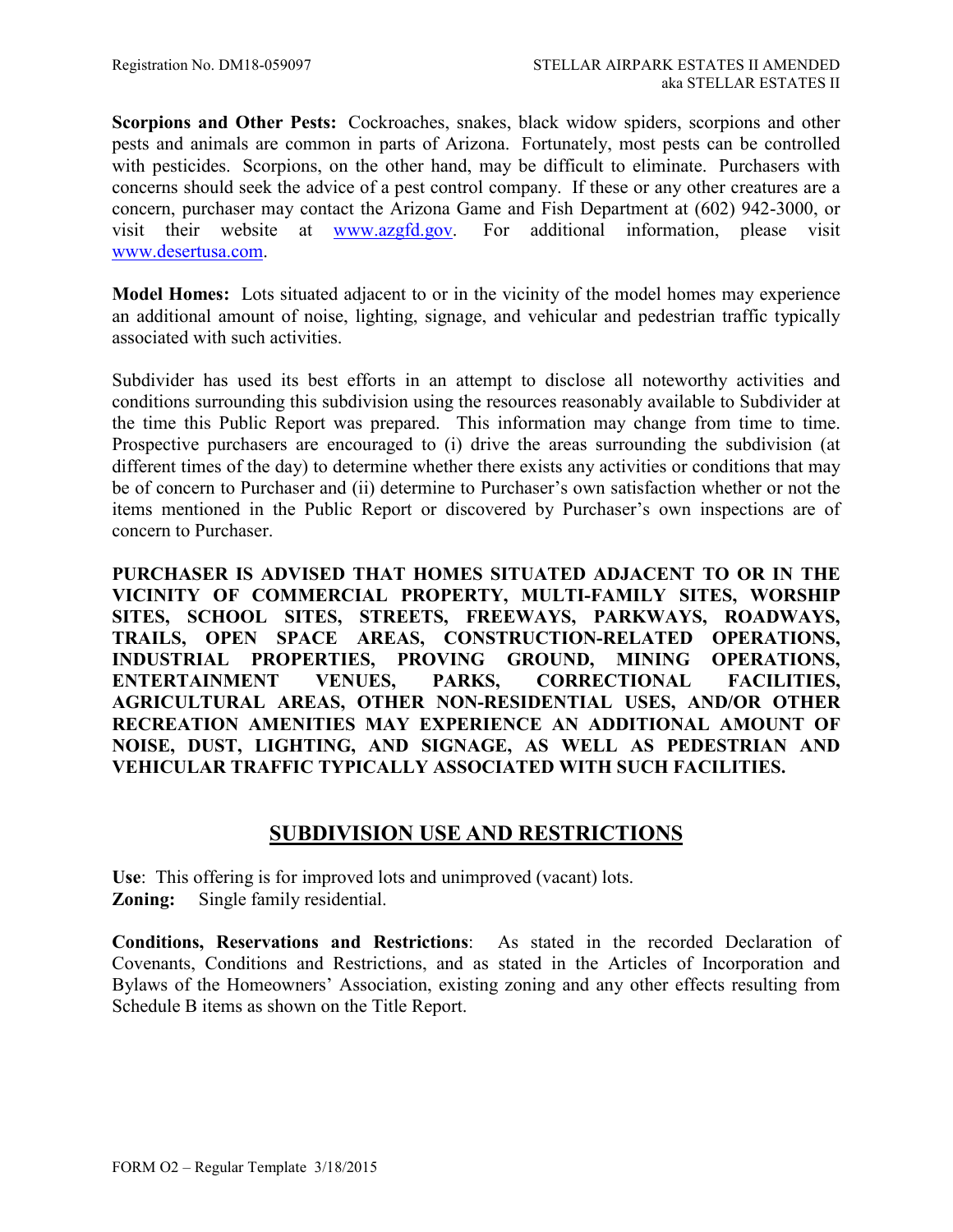**Restrictions and Other Matters of Record:** Conditions, reservations and restrictions that may run with the land including City or County zoning restrictions should be investigated by you. Copies of those items which are recorded may be inspected at the Office of the Maricopa County Recorder. Information about zoning may be obtained at the Office of the City of Chandler Planning and Zoning Department. Restrictions are recorded as cited in the following title exceptions and per the subdivision plat.

## <span id="page-14-0"></span>**AIRPORTS**

**Public Airports: Stellar Airpark:** Stellar Airpark is located at 4143 W. Jupiter Way, Chandler, Arizona, adjacent to the east and southeast of the subdivision. Chandler Municipal Airport, 2475 South Airport Boulevard, Chandler, Arizona, approximately 6 miles southeast of the subdivision.

### **SUBDIVISION IS LOCATED WITHIN TERRITORY IN THE VICINITY OF STELLAR AIRPARK. FLIGHTS MAY PRODUCE AIRCRAFT NOISE AS A RESULT OF FLIGHT OPERATIONS.**

# **TITLE**

<span id="page-14-1"></span>**Title to this subdivision** is vested in Stellar Estates II, LLC, an Arizona limited liability company.

**Subdivider's interest in** this subdivision is evidenced by Fee Title.

**Title is subject**, among other things, to all taxes, assessments, covenants, conditions, restrictions, limitations, reservations, rights, obligations, powers, easements, rights of way, liens, and charges of record. **YOU SHOULD INVESTIGATE THE TITLE AND SATISFY YOURSELF AS TO WHAT EFFECT, IF ANY, THESE MATTERS MAY HAVE ON THE USE OF THE LAND**. Title exceptions affecting the condition of title are listed in the Preliminary Title Report dated April 25, 2019 issued by FIRST AMERICAN TITLE INSURANCE COMPANY. **You should obtain a title report and determine the effect of the listed exceptions**.

## **EXCEPTIONS: SEE EXHIBIT "A" ATTACHED**

## <span id="page-14-2"></span>**METHOD OF SALE OR LEASE**

**Sales**: Your vested interest/ownership in the property will be evidenced by the Subdivider delivering a recorded Special Warranty Deed to you and by your signing a Promissory Note and Mortgage or Deed of Trust for the unpaid balance. You should read these documents before signing them.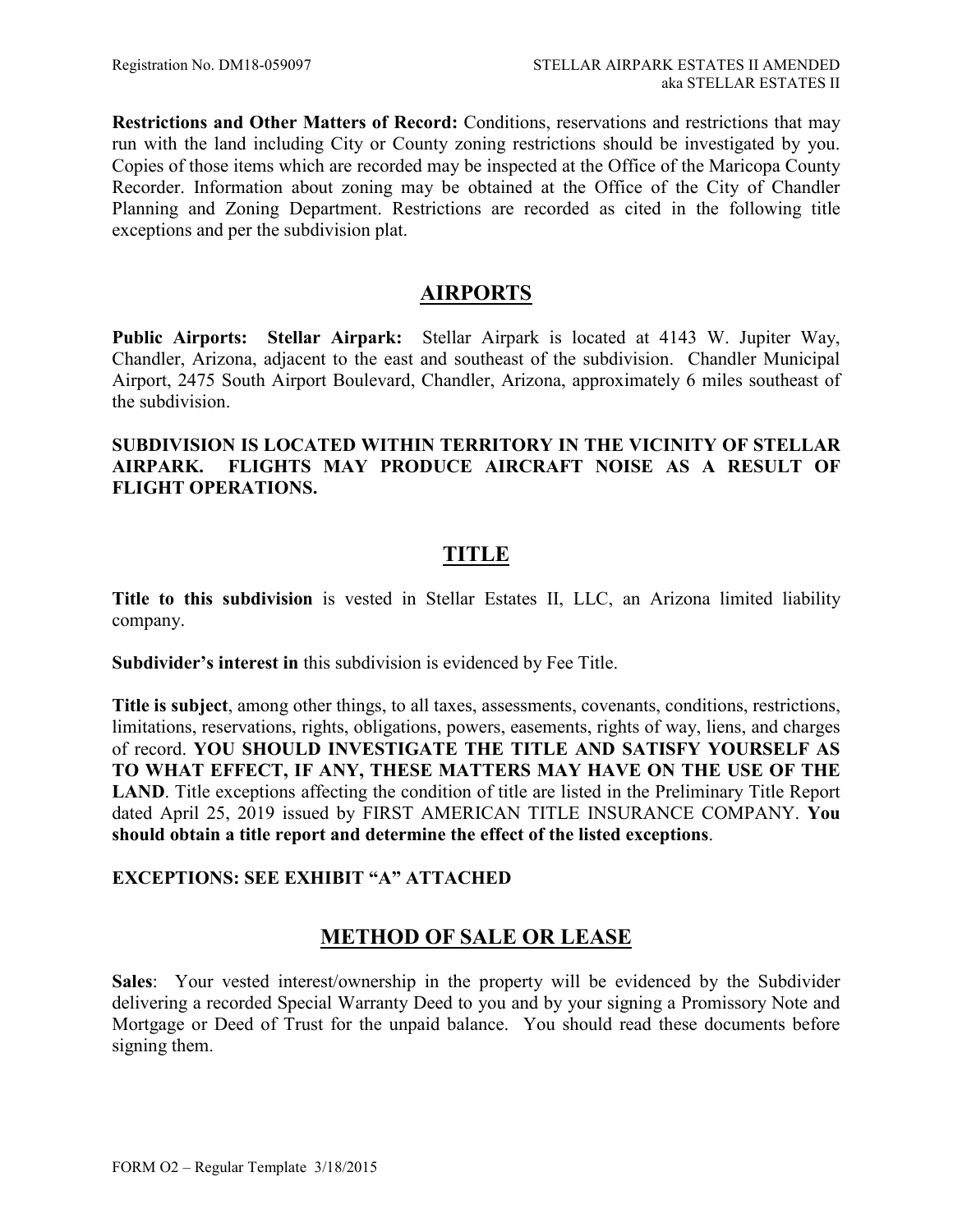Cash sales are permitted. Purchaser's Earnest Money Deposits, down payments and other advanced funds will be paid directly to the Seller and deposited into Seller's general account.

## **PROSPECTIVE PURCHASERS ARE ADVISED THAT EARNEST MONEY DEPOSITS, DOWN PAYMENTS AND OTHER ADVANCED MONEY WILL NOT BE PLACED IN A NEUTRAL ESCROW. THIS MONEY WILL BE PAID DIRECTLY TO THE SELLER AND MAY BE USED BY THE SELLER. THIS MEANS THE PURCHASER ASSUMES A RISK OF LOSING THE MONEY IF THE SELLER IS UNABLE OR UNWILLING TO PERFORM UNDER THE TERMS OF THE PURCHASE CONTRACT.**

**Release of Liens and Encumbrances**: Subdivider has advised that arrangements have been made with the lender in the aforementioned deeds of trust for the release of an individual lot upon completion of all payments and performance of all the terms and provisions required of the purchaser under the purchase contract between Subdivider and such purchaser.

**Use and Occupancy**: Purchasers will be able to use and occupy their lot upon completion of construction, close of escrow, and recordation of the deed.

**Leasehold Offering**: Will any of the property be leased?  $\Box$  Yes  $\boxtimes$  No

**THE PURCHASE CONTRACT IS A BINDING AGREEMENT. CONTRARY TO THE TERMS AND PROVISIONS OF THE CONTRACT, YOU MAY HAVE ADDITIONAL RIGHTS, REMEDIES AND WARRANTIES PROVIDED BY LAW. READ THOROUGHLY BEFORE SIGNING. IF NOT UNDERSTOOD, SEEK COMPETENT ADVICE PRIOR TO COMMITMENT TO PURCHASE.**

## <span id="page-15-0"></span>**TAXES AND ASSESSMENTS**

**Real Property Taxes**: The combined primary and secondary property tax rate for this subdivision for the year 2018 is \$11.6792 per \$100.00 assessed valuation. The estimated property tax for an improved lot (lot with dwelling), based on the above tax rate and average sales price of \$2,250,000.00, is \$22,336.47. The estimated property tax for an unimproved lot (vacant), based on the above tax rate and average sales price of \$437,000.00, is approximately \$6,941.18.

**Special District Tax or Assessments**: As disclosed in the Homeowners Association documents (i.e., CC&Rs, Articles of Incorporation and Bylaws), there may be other special assessments, taxes or fees to be paid by purchaser. Please refer to Homeowners Association documents for additional information.

## **AMOUNT OF TAXES AND ASSESSMENTS SET FORTH ABOVE ARE APPROXIMATE ONLY AND SUBJECT TO CHANGE.**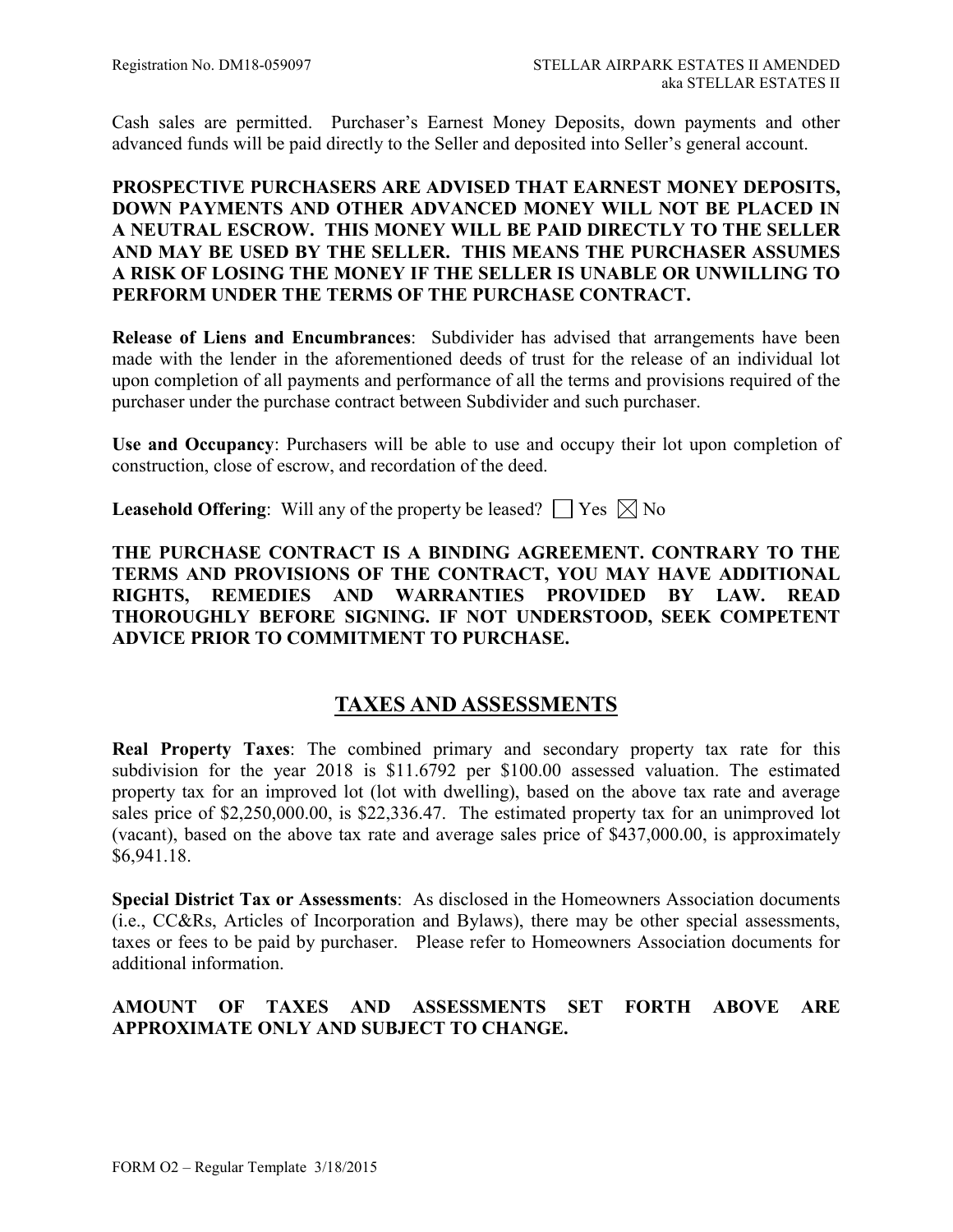**YOU ARE ADVISED TO READ THE RECORDED COVENANTS, CONDITIONS AND RESTRICTIONS, ARTICLES OF INCORPORATION, BYLAWS FOR THIS SUBDIVISION TO DETERMINE THE RIGHTS OF LOT OWNERS TO PARTICIPATE IN THE CONTROL OF THE PROPERTY OWNERS' ASSOCIATION AND TO DETERMINE THE RIGHTS, DUTIES AND LIMITATIONS OF OWNERS IN AND TO USE OF THEIR LOTS. FURTHER, YOU SHOULD DETERMINE FOR YOURSELF IF SUBDIVIDER'S ARRANGEMENTS AND PLANS FOR THE PAYMENT OF ASSESSMENTS ON UNSOLD LOTS WILL BE SUFFICIENT TO FULFILL THE NEEDS, DEMANDS AND FINANCIAL OBLIGATIONS OF THE ASSOCIATION, AS SET FORTH IN THE DECLARATION AND BYLAWS.**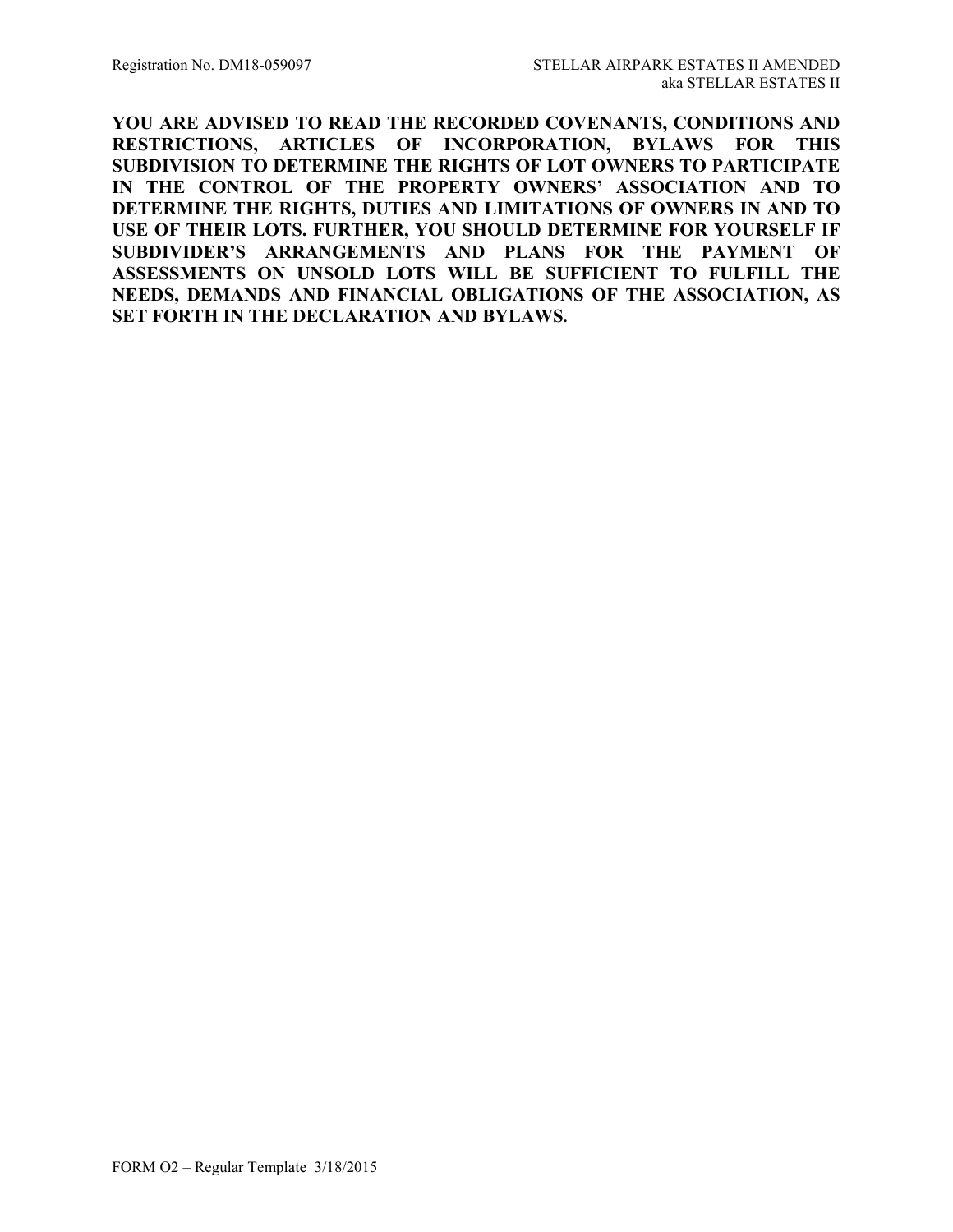## **EXHIBIT "A"**

- 1. Second installment of 2018 taxes, a lien, payable on or before March 1, 2019, and delinquent May 1, 2019.
- 2. Taxes for the full year of 2019.

(The first half is due October 1, 2019 and is delinquent November 1, 2019. The second half is due March 1, 2020 and is delinguent May 1, 2020.)

- 3. The liabilities and obligations imposed upon said land by reason of: (a) inclusion thereof within the boundaries of the Salt River Project Agricultural Improvement and Power District; (b) membership of the owner thereof in the Salt River Valley Water Users' Association, an Arizona corporation and (c) the terms of any Water Right Application made under the reclamation laws of the United States for the purpose of obtaining water rights for said land.
- 4. Any charge upon said land by reason of its inclusion in Stellar Airpark Estates II Homeowners Association.
- 5. Any charge upon said land by reason of its inclusion in Stellar Runway Utilizers Association.
- 6. Easements, restrictions, reservations, conditions and set-back lines as set forth on the plat recorded as Book 123 of Maps, Page 44, but deleting any covenant, condition or restriction indicating a preference, limitation or discrimination based on race, color, religion, sex, handicap, familial status or national origin to the extent such covenants, conditions or restrictions violate 42 USC 3604(c).
- 7. Easements, restrictions, reservations, conditions and set-back lines as set forth on the plat recorded as Book 1025 of Maps, Page 21 and Certificate of Correction recorded as 2009-0478167, of Official Records, but deleting any covenant, condition or restriction indicating a preference, limitation or discrimination based on race, color, religion, sex, handicap, familial status or national origin to the extent such covenants, conditions or restrictions violate 42 USC 3604(c).
- 8. Easements, restrictions, reservations, conditions and set-back lines as set forth on the plat recorded as Book 1309 of Maps, Page 16, but deleting any covenant, condition or restriction indicating a preference, limitation or discrimination based on race, color, religion, sex, handicap, familial status or national origin to the extent such covenants, conditions or restrictions violate 42 USC 3604(c).